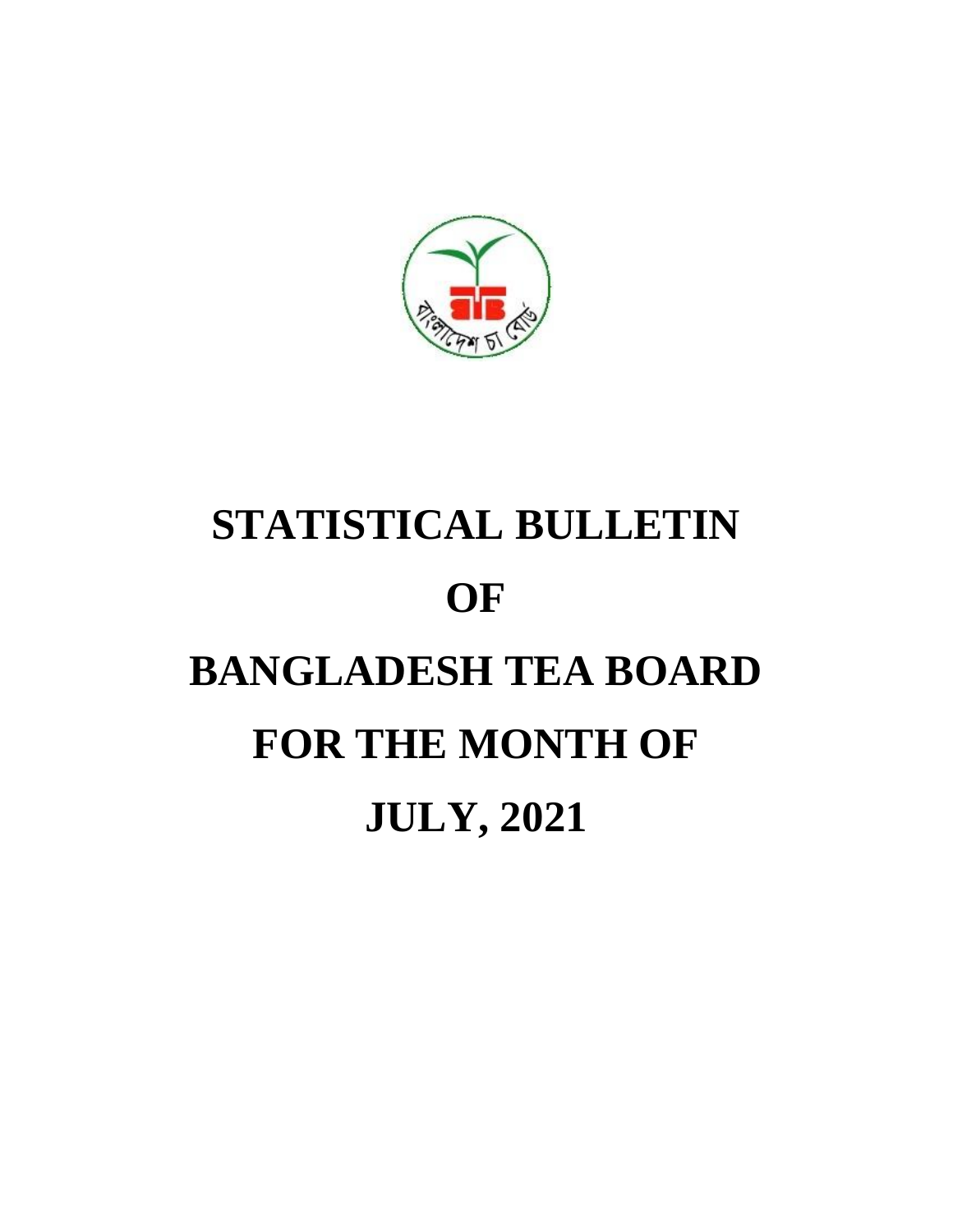## **MONTHLY STATISTICAL BULLETIN FOR THE MONTH OF JULY, 2021 TEA PRODUCTION, SALE, MARKET PRICE AND EXPORT**

(Quantity: 000' Kg) (Value: 000' Tk.) (Av. Price: Tk./Kg)

#### **ANNUAL PRODUCTION**

| Y E AR                                                                                                                                                                                                                                                                                                                                             | 2021   | 2020   | 2019  |
|----------------------------------------------------------------------------------------------------------------------------------------------------------------------------------------------------------------------------------------------------------------------------------------------------------------------------------------------------|--------|--------|-------|
| PRODUCTION TARGET                                                                                                                                                                                                                                                                                                                                  | 77780  | 75,940 | 74140 |
| <b>ACHIEVEMENT</b>                                                                                                                                                                                                                                                                                                                                 | 38,313 | 86,394 | 96069 |
| $\mathbf{A}$<br>$\mathbf{r}$ $\mathbf{r}$ $\mathbf{r}$ $\mathbf{r}$ $\mathbf{r}$ $\mathbf{r}$ $\mathbf{r}$ $\mathbf{r}$ $\mathbf{r}$ $\mathbf{r}$ $\mathbf{r}$ $\mathbf{r}$ $\mathbf{r}$ $\mathbf{r}$ $\mathbf{r}$ $\mathbf{r}$ $\mathbf{r}$ $\mathbf{r}$ $\mathbf{r}$ $\mathbf{r}$ $\mathbf{r}$ $\mathbf{r}$ $\mathbf{r}$ $\mathbf{r}$ $\mathbf{$ |        |        |       |

\*Figure: Up to July, 2021

#### **MONTH-WISE PRODUCTION**

|           | <b>Production 2021</b> |                    |                     | <b>Production 2020</b> | <b>Production 2019</b> |                    |  |
|-----------|------------------------|--------------------|---------------------|------------------------|------------------------|--------------------|--|
| Month     | During the<br>month    | Up to the<br>month | During the<br>month | Up to the<br>month     | During the<br>month    | Up to the<br>month |  |
| January   | 286                    | 286                | 175                 | 175                    | 495                    | 495                |  |
| February  | 19                     | 305                | 26                  | 201                    | 114                    | 609                |  |
| March     | 1,681                  | 1,986              | 1,625               | 1,826                  | 1917                   | 2,526              |  |
| April     | 3,932                  | 5,918              | 2,365               | 4,191                  | 6110                   | 8,636              |  |
| May       | 6,283                  | 12,201             | 8,655               | 12,846                 | 7,645                  | 16,281             |  |
| June      | 13,543                 | 25,744             | 8,963               | 21,809                 | 11,667                 | 27,948             |  |
| $July*$   | 12,569                 | 38,313             | 12,178              | 33,987                 | 11,104                 | 39,052             |  |
| August    |                        |                    | 11,321              | 45,308                 | 13,505                 | 52,557             |  |
| September |                        |                    | 12,144              | 57,452                 | 13,382                 | 65,939             |  |
| October   |                        |                    | 11,486              | 68,938                 | 13,407                 | 79,346             |  |
| November  |                        |                    | 10,495              | 79,433                 | 10,300                 | 89,646             |  |
| December  |                        |                    | 6,961               | 86,394                 | 6,423                  | 96,069             |  |

\*Figure: July, 2021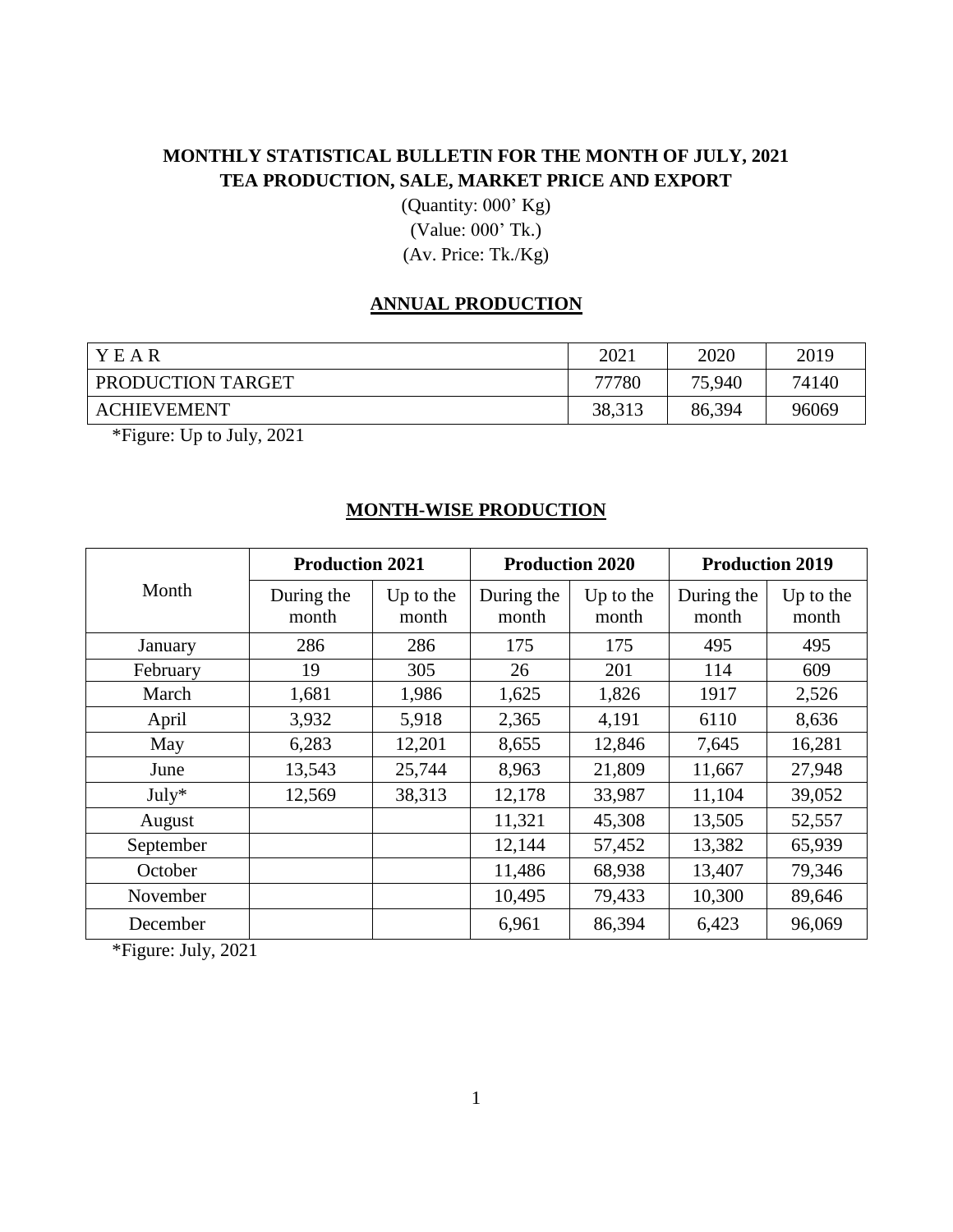#### **CHITTAGONG AUCTION (AUCTION SEASON) SALE**

### **STATEMENT OF CST & OST**

(Quantity: 000' Kg)

(Value: 000' Tk.)

(Av. Price: Tk./Kg)

|             |                               |            |     | OLD & CURRENT SEASON TEA |       |           | OLD & CURRENT SEASON TEA |                       |     |            |       |           |  |  |
|-------------|-------------------------------|------------|-----|--------------------------|-------|-----------|--------------------------|-----------------------|-----|------------|-------|-----------|--|--|
| Year        | (For July, 2021)              |            |     |                          |       |           |                          | (Up to July, $2021$ ) |     |            |       |           |  |  |
|             |                               | <b>CST</b> |     | <b>OST</b>               |       | Total     |                          | <b>CST</b>            |     | <b>OST</b> |       | Total     |  |  |
|             | Qty                           | Av. Price  | Qty | Av. Price                | Qty   | Av. Price | Qty                      | Av. Price             | Qty | Av. Price  | Qty   | Av. Price |  |  |
|             | $\mathfrak{D}_{\mathfrak{p}}$ | 3          | 4   |                          | 6     |           | 8                        | 9                     | 10  | 11         | 12    | 13        |  |  |
| $2021 - 22$ | 5434                          | 202.77     | 23  | 142.80                   | 5457  | 202.52    | 16442                    | 205.17                | 222 | 165.71     | 16664 | 204.64    |  |  |
| $2020 - 21$ | 7104                          | 167        | 7   | 143                      | 7111  | 167       | 14132                    | 177                   | 376 | 107        | 14508 | 172       |  |  |
| $2019 - 20$ | 10115                         | 191        | 128 | 69                       | 10243 | 189       | 19553                    | 204                   | 145 | 78         | 19698 | 203       |  |  |

#### **EXPORT & INTERNAL ACCOUNT**

|             |       |                  |                       | During the month July, 2021 |       |         | Up to the month July, 2021 |         |                       |          |       |         |  |
|-------------|-------|------------------|-----------------------|-----------------------------|-------|---------|----------------------------|---------|-----------------------|----------|-------|---------|--|
| Year        |       | Internal Account | <b>Export Account</b> |                             | Total |         | Internal Account           |         | <b>Export Account</b> |          | Total |         |  |
|             | Qty.  | Value            | Qty.                  | Value                       | Qty.  | Value   | Qty.                       | Value   | Qty.                  | Value    | Qty.  | Value   |  |
|             | ∍     | 3                | 4                     |                             | 6     | ⇁       | 8                          | 9       | 10                    |          | 12    | 13      |  |
| $2021 - 22$ | 5457  | 1105186          | $\Omega$              | $\Omega$                    | 5457  | 1105186 | 16664                      | 3410217 | $\theta$              | $\Omega$ | 16664 | 3410217 |  |
| $2020 - 21$ | 7111  | 1187476          | $\Omega$              | $\Omega$                    | 7111  | 1187476 | 14452                      | 2530481 | 56                    | 10926    | 14508 | 2541407 |  |
| $2019 - 20$ | 10243 | 1940174          | $\Omega$              | $\Omega$                    | 10243 | 1940174 | 19691                      | 3997519 | $\mathbf{r}$          | 1763     | 19698 | 3999282 |  |

#### **EXPORT BY MODE**

| Mode of Tea Export                     |                            | Export during the Month<br>July, 2021 |              | Cumulative Export up to<br>July, 2021 |          | Export during the Month<br>July, 2020 | Cumulative Export up to<br>July, 2020 |             |  |
|----------------------------------------|----------------------------|---------------------------------------|--------------|---------------------------------------|----------|---------------------------------------|---------------------------------------|-------------|--|
|                                        | Qty                        | Value (FOB)                           | Qty          | Value (FOB)                           | Qty      | Value (FOB)                           | Qty.                                  | Value (FOB) |  |
|                                        | $\overline{2}$             | 3                                     | 4            | 5                                     | 6        | π                                     | 8                                     | 9           |  |
| <b>Export from Auction</b><br>Purchase | $\theta$                   | $\overline{0}$                        | 927          | 172729                                | 157      | 16903                                 | 157                                   | 16903       |  |
| Export under direct<br>Negotiation     | 10                         | 4125                                  | 326          | 87533                                 | 55       | 11227                                 | 55                                    | 11227       |  |
| Others                                 | $\theta$<br>$\overline{0}$ |                                       | $\mathbf{0}$ | $\Omega$                              | $\Omega$ | $\Omega$                              | $\overline{0}$                        | $\Omega$    |  |
| TOTAL                                  | 10<br>4125                 |                                       | 1253         | 260262                                | 212      | 28130                                 | 212                                   | 28130       |  |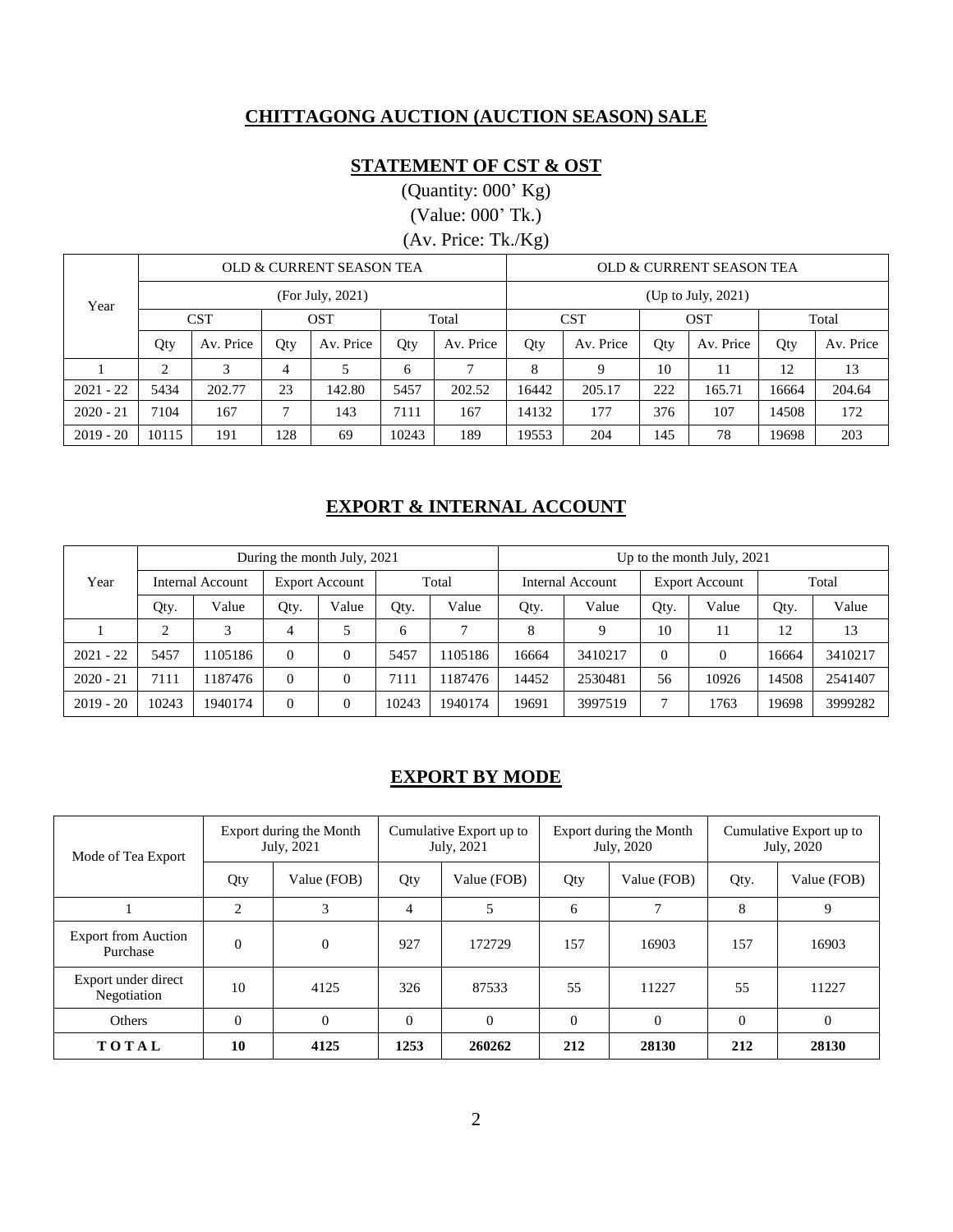#### **COUNTRY WISE IMPORT UPTO JULY, 2021**

(Quantity: 000' Kg)

|                        |                    |                      | During the month July, 2021 |                           |             | Import up to July, 2021 |                      |                      |                    |              |
|------------------------|--------------------|----------------------|-----------------------------|---------------------------|-------------|-------------------------|----------------------|----------------------|--------------------|--------------|
| Name of<br>the Country | Green<br>Tea (Qty) | Instant<br>Tea (Qty) | Premium<br>Tea (Qty)        | <b>Black</b><br>Tea (Qty) | Total       | Green<br>Tea (Qty)      | Instant<br>Tea (Qty) | Premium<br>Tea (Qty) | Black<br>Tea (Qty) | Total        |
|                        | $\mathbf{1}$       | $\overline{c}$       | $\mathfrak{Z}$              | $\overline{4}$            | $1+2+3+4=5$ | 6                       | $\boldsymbol{7}$     | $\,8\,$              | 9                  | $6+7+8+9=10$ |
| Afghanistan            |                    |                      |                             |                           |             |                         |                      |                      |                    |              |
| Bahrain                |                    |                      |                             |                           |             |                         |                      |                      |                    |              |
| China                  |                    |                      |                             |                           |             | 24                      |                      |                      |                    | $24\,$       |
| Djibouti               |                    |                      |                             |                           |             |                         |                      |                      |                    |              |
| France                 |                    |                      |                             |                           |             |                         |                      |                      |                    |              |
| Germany                |                    |                      |                             |                           |             |                         |                      |                      |                    |              |
| Ghana                  |                    |                      |                             |                           |             |                         |                      |                      |                    |              |
| Greece                 |                    |                      |                             |                           |             |                         |                      |                      |                    |              |
| India                  |                    |                      |                             |                           |             |                         |                      |                      |                    |              |
| Iran                   |                    |                      |                             |                           |             |                         |                      |                      |                    |              |
| Japan                  |                    |                      |                             |                           |             |                         |                      |                      |                    |              |
| Kazakhstan             |                    |                      |                             |                           |             |                         |                      |                      |                    |              |
| Kenya                  |                    |                      |                             | 288                       | 288         |                         |                      |                      | 590                | 590          |
| K.S.A.                 |                    |                      |                             |                           |             |                         |                      |                      |                    |              |
| Kuwait                 |                    |                      |                             |                           |             |                         |                      |                      |                    |              |
| Mauritius              |                    |                      |                             |                           |             |                         |                      |                      |                    |              |
| Oman                   |                    |                      |                             |                           |             |                         |                      |                      |                    |              |
| Pakistan               |                    |                      |                             |                           |             |                         |                      |                      |                    |              |
| Poland                 |                    |                      |                             |                           |             |                         |                      |                      |                    |              |
| Qatar                  |                    |                      |                             |                           |             |                         |                      |                      |                    |              |
| Russia                 |                    |                      |                             |                           |             |                         |                      |                      |                    |              |
| Thailand               |                    |                      |                             |                           |             |                         |                      |                      |                    |              |
| Turkey                 |                    |                      |                             |                           |             |                         |                      |                      |                    |              |
| $U.A.E.$               |                    |                      |                             |                           |             |                         |                      |                      |                    |              |
| $U.K.$                 |                    |                      |                             |                           |             |                         |                      |                      |                    |              |
| Ukraine                |                    |                      |                             |                           |             |                         |                      |                      |                    |              |
| <b>USA</b>             |                    |                      |                             |                           |             |                         |                      |                      |                    |              |
| Malawi                 |                    |                      |                             |                           |             |                         |                      |                      |                    |              |
| Others                 |                    |                      |                             |                           |             |                         |                      |                      |                    |              |
| <b>Total</b>           | $\pmb{0}$          | $\pmb{0}$            | $\pmb{0}$                   | 288                       | 288         | 24                      | $\pmb{0}$            | $\pmb{0}$            | 590                | 614          |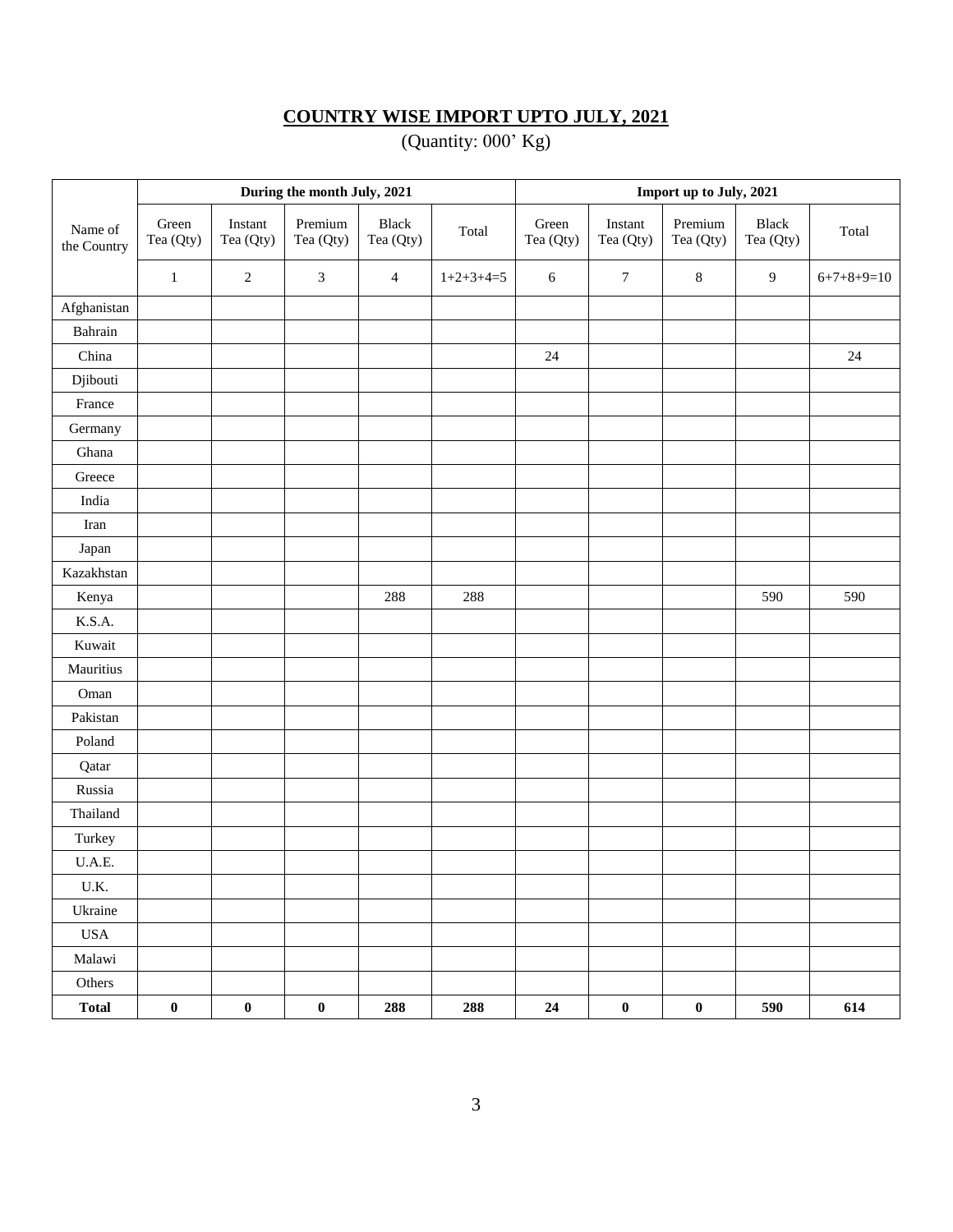#### **EX-GARDEN SALE**

### **LOOSE TEA**

(Quantity: 000' Kg) (Value: 000' Tk.) (Av. Price: Tk./Kg)

|              |      | <b>Loose Tea</b> |      |               |               |           |  |  |  |  |  |  |
|--------------|------|------------------|------|---------------|---------------|-----------|--|--|--|--|--|--|
| Month        |      | $2021 - 2022$    |      | $2020 - 2021$ | $2019 - 2020$ |           |  |  |  |  |  |  |
|              | Qty. | Av. Price        | Qty. | Av. Price     | Qty.          | Av. Price |  |  |  |  |  |  |
| July' 21     | 462  | 251.07           | 125  | 186.17        | 50            | 144.60    |  |  |  |  |  |  |
| August"      |      |                  | 149  | 177.77        | 83            | 195.00    |  |  |  |  |  |  |
| September"   |      |                  | 219  | 186.16        | 118           | 190.00    |  |  |  |  |  |  |
| October "    |      |                  | 203  | 178.52        | 193           | 183.00    |  |  |  |  |  |  |
| November"    |      |                  | 218  | 178.09        | 133           | 169.00    |  |  |  |  |  |  |
| December "   |      |                  | 223  | 175.25        | 97            | 182.00    |  |  |  |  |  |  |
| January' 22  |      |                  | 173  | 182.27        | 105           | 183.77    |  |  |  |  |  |  |
| February "   |      |                  | 156  | 184.75        | 60            | 178.41    |  |  |  |  |  |  |
| March "      |      |                  | 149  | 198.67        | 44            | 184.96    |  |  |  |  |  |  |
| April "      |      |                  | 103  | 212.08        | 150           | 180.11    |  |  |  |  |  |  |
| May "        |      |                  | 229  | 205.03        | 83            | 179.09    |  |  |  |  |  |  |
| June "       |      |                  | 340  | 220.39        | 137           | 172.06    |  |  |  |  |  |  |
| <b>Total</b> |      |                  | 1947 | 186.67        | 1253          | 179.44    |  |  |  |  |  |  |

### **VALUE ADDED (PACKET) TEA**

|              |                          | Value Added (Packet) Tea |     |                          |                              |                   |  |  |  |  |  |  |
|--------------|--------------------------|--------------------------|-----|--------------------------|------------------------------|-------------------|--|--|--|--|--|--|
| <b>Month</b> |                          | $2021 - 2022$            |     | $2020 - 2021$            | $2019 - 2020$                |                   |  |  |  |  |  |  |
|              | Qty                      | Av. Price                | Qty | Av. Price                | Qty                          | Av. Price         |  |  |  |  |  |  |
| July' 21     | $\qquad \qquad -$        |                          |     |                          |                              |                   |  |  |  |  |  |  |
| August"      | $\qquad \qquad -$        |                          |     |                          |                              |                   |  |  |  |  |  |  |
| September"   | $\qquad \qquad -$        |                          |     | -                        | $\qquad \qquad -$            |                   |  |  |  |  |  |  |
| October"     | $\overline{\phantom{0}}$ |                          |     |                          |                              |                   |  |  |  |  |  |  |
| November"    | $\qquad \qquad -$        |                          |     | -                        | $\qquad \qquad \blacksquare$ |                   |  |  |  |  |  |  |
| December"    | -                        |                          |     |                          |                              |                   |  |  |  |  |  |  |
| January' 22  | $\qquad \qquad -$        |                          |     |                          |                              |                   |  |  |  |  |  |  |
| February"    | $\qquad \qquad -$        |                          |     |                          |                              |                   |  |  |  |  |  |  |
| March "      | $\overline{\phantom{a}}$ |                          | -   | $\overline{\phantom{a}}$ | $\overline{\phantom{a}}$     | $\qquad \qquad -$ |  |  |  |  |  |  |
| April "      | $\qquad \qquad -$        |                          |     |                          |                              |                   |  |  |  |  |  |  |
| May "        | -                        |                          |     |                          |                              |                   |  |  |  |  |  |  |
| June "       | $\overline{\phantom{a}}$ |                          |     |                          |                              |                   |  |  |  |  |  |  |
| <b>Total</b> | ۰                        |                          |     |                          |                              |                   |  |  |  |  |  |  |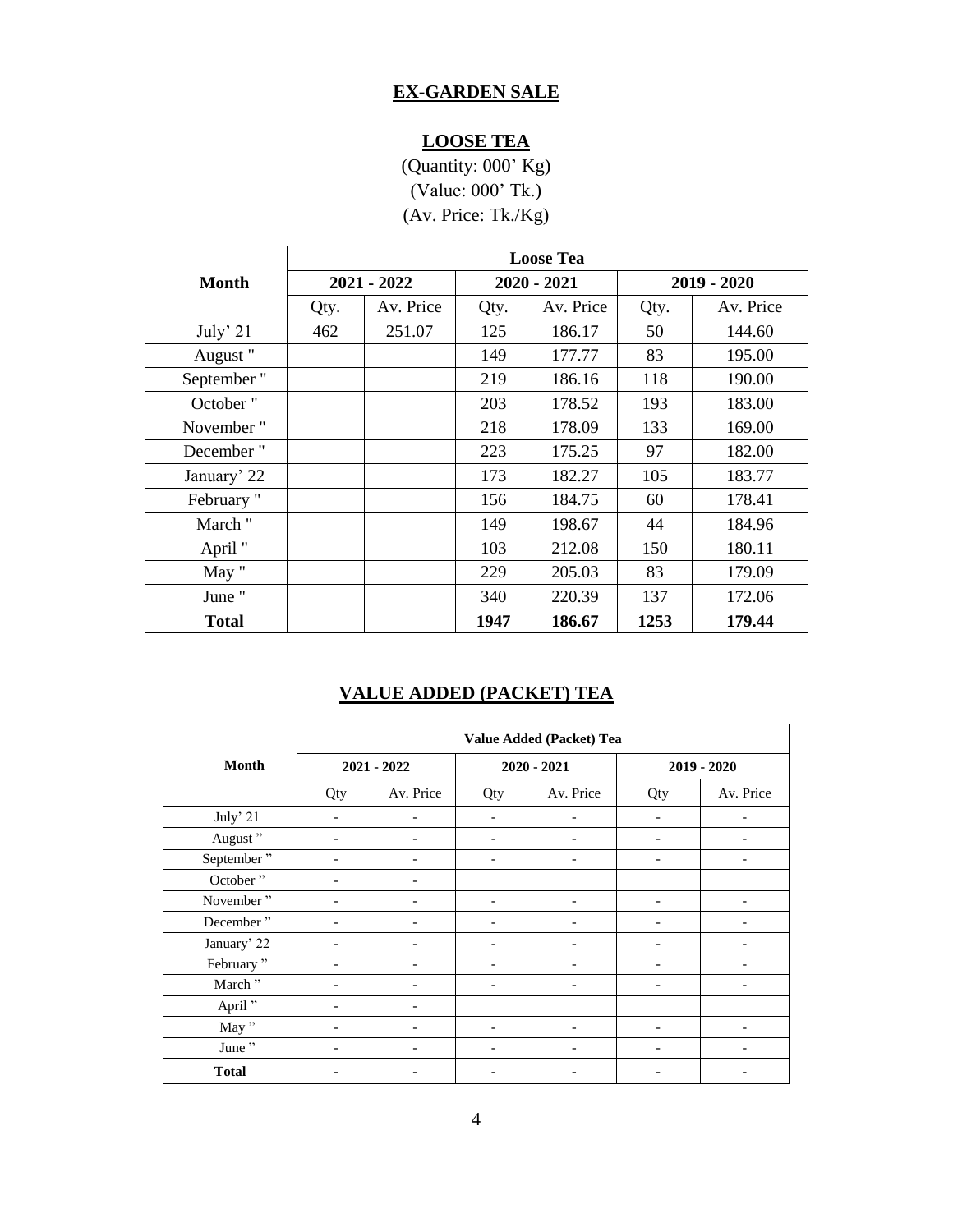#### **EXPORT DURING JULY' 2021**

## **COUNTRIES OF DESTINATION**

|                         | <b>Export during July, 2021</b><br><b>Packet Tea</b><br><b>Loose Tea</b> |              |                              |             |            |                |  |  |  |  |  |  |  |
|-------------------------|--------------------------------------------------------------------------|--------------|------------------------------|-------------|------------|----------------|--|--|--|--|--|--|--|
| Name of the             |                                                                          |              |                              |             |            | <b>Total</b>   |  |  |  |  |  |  |  |
| Country                 | Qty. (Kg.)                                                               | Value (FOB)  | Qty. (Kg.)                   | Value (FOB) | Qty. (Kg.) | Value (FOB)    |  |  |  |  |  |  |  |
| $\mathbf{1}$            | $\mathbf 2$                                                              | $\mathbf{3}$ | $\overline{\mathbf{4}}$      | 5           | 6          | $\overline{7}$ |  |  |  |  |  |  |  |
| Afghanistan             |                                                                          |              |                              |             |            |                |  |  |  |  |  |  |  |
| Bahrain                 |                                                                          |              |                              |             |            |                |  |  |  |  |  |  |  |
| China                   |                                                                          |              |                              |             |            |                |  |  |  |  |  |  |  |
| France                  |                                                                          |              |                              |             |            |                |  |  |  |  |  |  |  |
| Germany                 |                                                                          |              |                              |             |            |                |  |  |  |  |  |  |  |
| Ghana                   |                                                                          |              |                              |             |            |                |  |  |  |  |  |  |  |
| Greece                  |                                                                          |              |                              |             |            |                |  |  |  |  |  |  |  |
| India                   |                                                                          |              |                              |             |            |                |  |  |  |  |  |  |  |
| Japan                   |                                                                          |              |                              |             |            |                |  |  |  |  |  |  |  |
| Kuwait                  |                                                                          |              |                              |             |            |                |  |  |  |  |  |  |  |
| K.S.A                   |                                                                          |              |                              |             |            |                |  |  |  |  |  |  |  |
| Mauritius               |                                                                          |              |                              |             |            |                |  |  |  |  |  |  |  |
| Oman                    |                                                                          |              |                              |             |            |                |  |  |  |  |  |  |  |
| Pakistan                | 10                                                                       | 4125         |                              |             | 10         | 4125           |  |  |  |  |  |  |  |
| Poland                  |                                                                          |              |                              |             |            |                |  |  |  |  |  |  |  |
| Qatar                   |                                                                          |              |                              |             |            |                |  |  |  |  |  |  |  |
| Thailand                |                                                                          |              |                              |             |            |                |  |  |  |  |  |  |  |
| Turkey                  |                                                                          |              |                              |             |            |                |  |  |  |  |  |  |  |
| U.A.E.                  |                                                                          |              |                              |             |            |                |  |  |  |  |  |  |  |
| $\mathbf{U}.\mathbf{K}$ |                                                                          |              |                              |             |            |                |  |  |  |  |  |  |  |
| <b>USA</b>              |                                                                          |              |                              |             |            |                |  |  |  |  |  |  |  |
| <b>TOTAL</b>            | 10                                                                       | 4125         | $\qquad \qquad \blacksquare$ | ٠           | 10         | 4125           |  |  |  |  |  |  |  |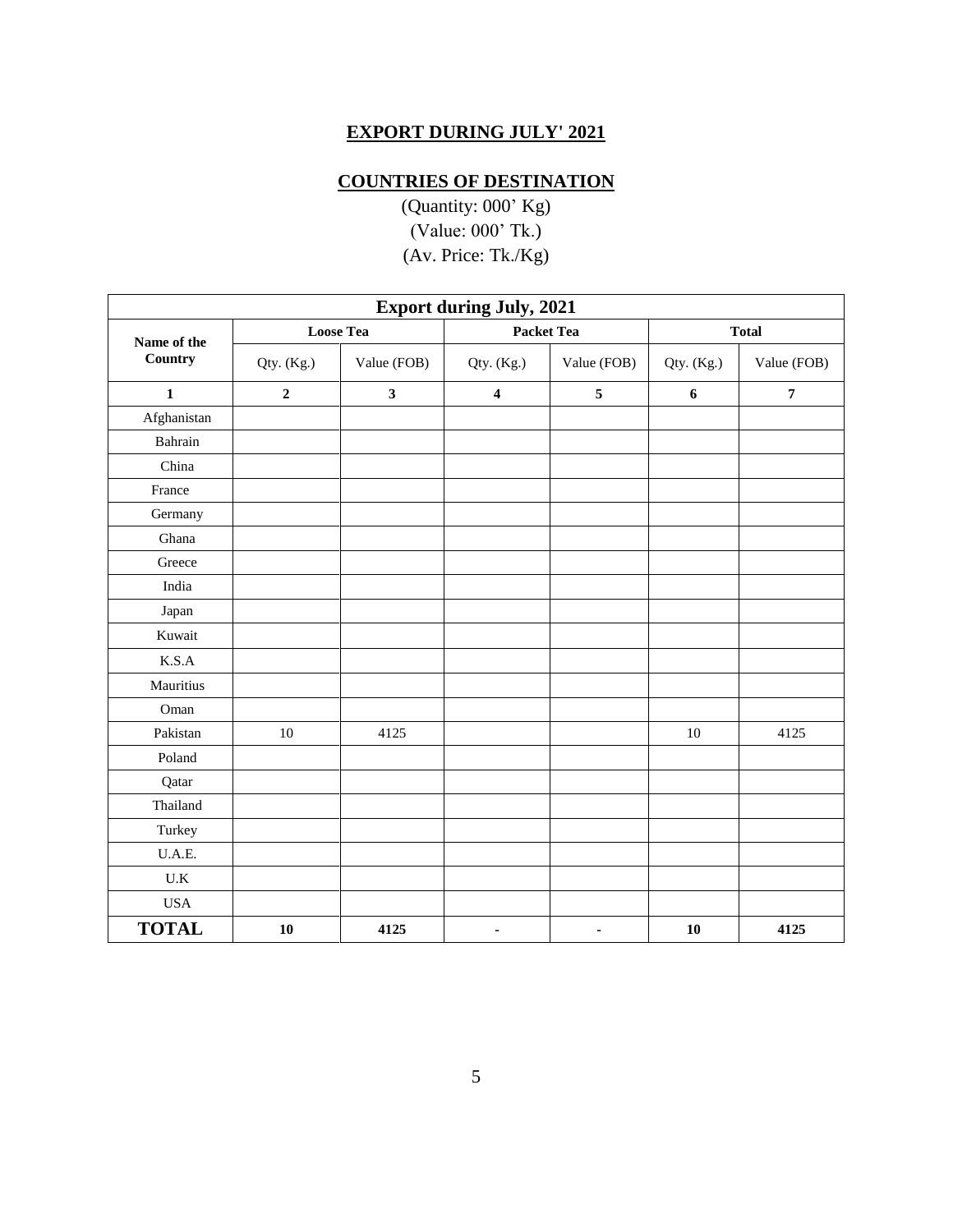# **EXPORT DURING JULY' 2020**

# **COUNTRIES OF DESTINATION**

| <b>Export during July, 2020</b> |                |                  |                |                   |                |                  |  |  |  |  |  |
|---------------------------------|----------------|------------------|----------------|-------------------|----------------|------------------|--|--|--|--|--|
| Name of                         |                | <b>Loose Tea</b> |                | <b>Packet Tea</b> |                | <b>Total</b>     |  |  |  |  |  |
| the<br><b>Country</b>           | Qty. (Kg.)     | Value (FOB) (TK) | Qty. (Kg.)     | Value (FOB) (TK)  | Qty. (Kg.)     | Value (FOB) (TK) |  |  |  |  |  |
| $\mathbf{1}$                    | $\overline{2}$ | $\overline{3}$   | $\overline{4}$ | 5                 | $\sqrt{6}$     | $\boldsymbol{7}$ |  |  |  |  |  |
| Afghanistan                     |                |                  |                |                   |                |                  |  |  |  |  |  |
| Bahrain                         |                |                  |                |                   |                |                  |  |  |  |  |  |
| <b>Brunei</b>                   |                |                  |                |                   |                |                  |  |  |  |  |  |
| Cyprus                          |                |                  | $\sqrt{2}$     | 700               | $\sqrt{2}$     | 700              |  |  |  |  |  |
| China                           |                |                  |                |                   |                |                  |  |  |  |  |  |
| France                          |                |                  |                |                   |                |                  |  |  |  |  |  |
| Germany                         |                |                  |                |                   |                |                  |  |  |  |  |  |
| Ghana                           |                |                  |                |                   |                |                  |  |  |  |  |  |
| Greece                          |                |                  |                |                   |                |                  |  |  |  |  |  |
| India                           |                |                  |                |                   |                |                  |  |  |  |  |  |
| Japan                           |                |                  |                |                   |                |                  |  |  |  |  |  |
| Kuwait                          |                |                  | 21             | 5562              | 21             | 5562             |  |  |  |  |  |
| K.S.A                           |                |                  | $\overline{4}$ | 1500              | $\overline{4}$ | 1500             |  |  |  |  |  |
| Mauritius                       |                |                  |                |                   |                |                  |  |  |  |  |  |
| Oman                            |                |                  |                |                   |                |                  |  |  |  |  |  |
| Pakistan                        | 151            | 14703            |                |                   | 151            | 14703            |  |  |  |  |  |
| Poland                          |                |                  |                |                   |                |                  |  |  |  |  |  |
| Qatar                           |                |                  |                |                   |                |                  |  |  |  |  |  |
| Thailand                        |                |                  |                |                   |                |                  |  |  |  |  |  |
| Turkey                          |                |                  |                |                   |                |                  |  |  |  |  |  |
| U.A.E.                          |                |                  | 34             | 5665              | 34             | 5665             |  |  |  |  |  |
| $U.K$                           |                |                  |                |                   |                |                  |  |  |  |  |  |
| U.S.A                           |                |                  |                |                   |                |                  |  |  |  |  |  |
| Switzerland                     |                |                  |                |                   |                |                  |  |  |  |  |  |
| <b>TOTAL</b>                    | 151            | 14703            | 61             | 13427             | 212            | 28130            |  |  |  |  |  |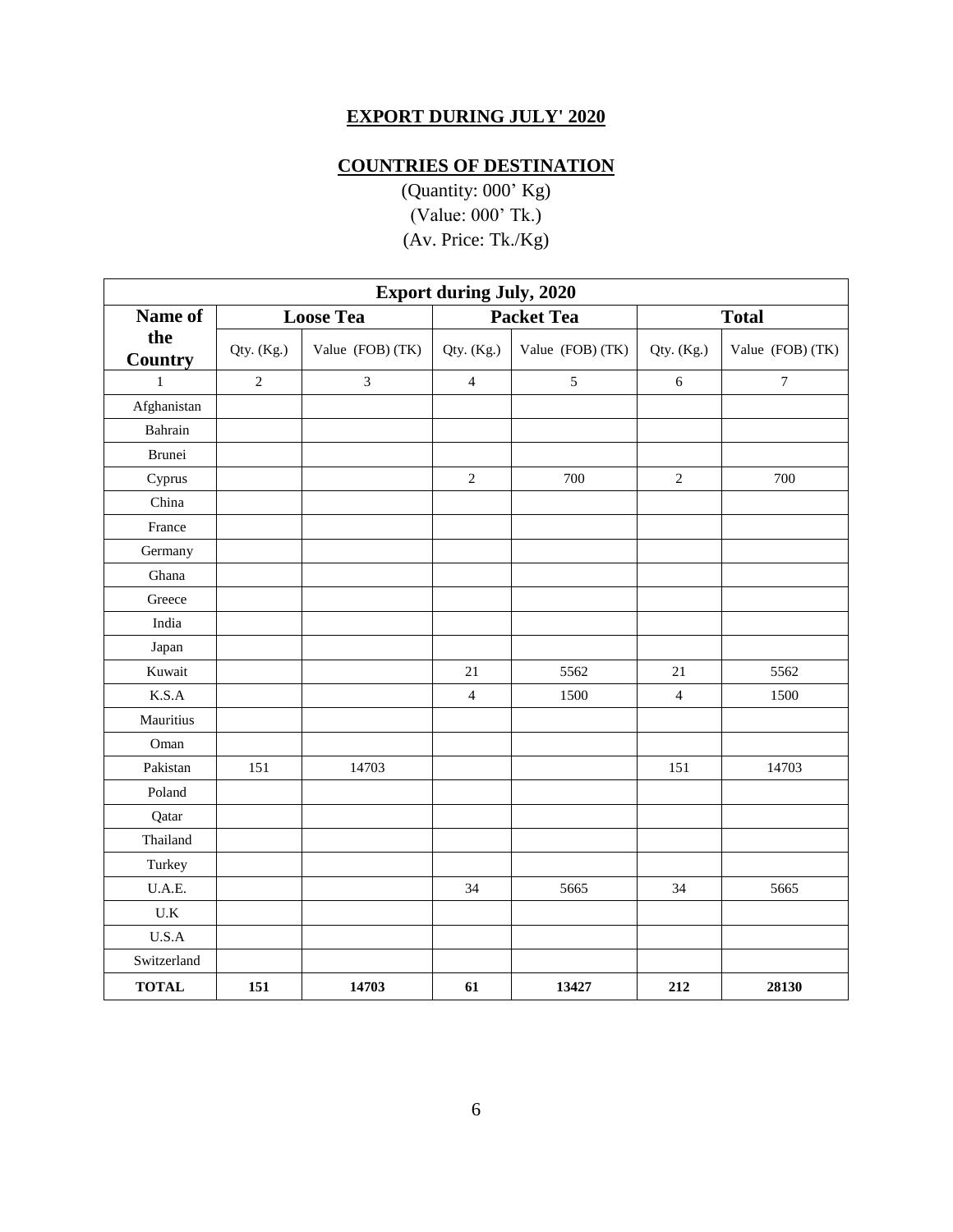## **COUNTRY-WISE EXPORT UPTO JULY, 2021 - 2022 AND 2020 – 2021**

|                        |     | Export up to July, 2021 - 2022 |          |            |     |       |     | Export up to July, 2020 - 2021 |                |            |                |       |  |
|------------------------|-----|--------------------------------|----------|------------|-----|-------|-----|--------------------------------|----------------|------------|----------------|-------|--|
| Name of the<br>Country |     | Loose Tea                      |          | Packet Tea |     | Total |     | Loose Tea                      |                | Packet Tea |                | Total |  |
|                        | Qty | Value                          | Qty      | Value      | Qty | Value | Qty | Value                          | Qty            | Value      | Qty            | Value |  |
| Afghanistan            |     |                                |          |            |     |       |     |                                |                |            |                |       |  |
| Australia              |     |                                |          |            |     |       |     |                                |                |            |                |       |  |
| Bahrain                |     |                                |          |            |     |       |     |                                |                |            |                |       |  |
| Brunei                 |     |                                |          |            |     |       |     |                                |                |            |                |       |  |
| Cyprus                 |     |                                |          |            |     |       |     |                                | $\overline{2}$ | 700        | $\mathbf{2}$   | 700   |  |
| Canada                 |     |                                |          |            |     |       |     |                                |                |            |                |       |  |
| China                  |     |                                |          |            |     |       |     |                                |                |            |                |       |  |
| Djibouti               |     |                                |          |            |     |       |     |                                |                |            |                |       |  |
| Dubai                  |     |                                |          |            |     |       |     |                                |                |            |                |       |  |
| France                 |     |                                |          |            |     |       |     |                                |                |            |                |       |  |
| Germany                |     |                                |          |            |     |       |     |                                |                |            |                |       |  |
| Ghana                  |     |                                |          |            |     |       |     |                                |                |            |                |       |  |
| Greece                 |     |                                |          |            |     |       |     |                                |                |            |                |       |  |
| Italy                  |     |                                |          |            |     |       |     |                                |                |            |                |       |  |
| India                  |     |                                |          |            |     |       |     |                                |                |            |                |       |  |
| Iran                   |     |                                |          |            |     |       |     |                                |                |            |                |       |  |
| Japan                  |     |                                |          |            |     |       |     |                                |                |            |                |       |  |
| Kazakhstan             |     |                                |          |            |     |       |     |                                |                |            |                |       |  |
| Kenya                  |     |                                |          |            |     |       |     |                                |                |            |                |       |  |
| K.S.A.                 |     |                                |          |            |     |       |     |                                | $\overline{4}$ | 1500       | $\overline{4}$ | 1500  |  |
| Kuwait                 |     |                                |          |            |     |       |     |                                | 21             | 5562       | 21             | 5562  |  |
| Mauritius              |     |                                |          |            |     |       |     |                                |                |            |                |       |  |
| Malaysia               |     |                                |          |            |     |       |     |                                |                |            |                |       |  |
| New Zealand            |     |                                |          |            |     |       |     |                                |                |            |                |       |  |
| Oman                   |     |                                |          |            |     |       |     |                                |                |            |                |       |  |
| Pakistan               | 10  | 4125                           |          |            | 10  | 4125  | 151 | 14703                          |                |            | 151            | 14703 |  |
| Poland                 |     |                                |          |            |     |       |     |                                |                |            |                |       |  |
| Qatar                  |     |                                |          |            |     |       |     |                                |                |            |                |       |  |
| Russia                 |     |                                |          |            |     |       |     |                                |                |            |                |       |  |
| Thailand               |     |                                |          |            |     |       |     |                                |                |            |                |       |  |
| Turkey                 |     |                                |          |            |     |       |     |                                |                |            |                |       |  |
| U.A.E.                 |     |                                |          |            |     |       |     |                                | 34             | 5665       | 34             | 5665  |  |
| $\overline{U.K.}$      |     |                                |          |            |     |       |     |                                |                |            |                |       |  |
| Ukraine                |     |                                |          |            |     |       |     |                                |                |            |                |       |  |
| <b>USA</b>             |     |                                |          |            |     |       |     |                                |                |            |                |       |  |
| Switzerland            |     |                                |          |            |     |       |     |                                |                |            |                |       |  |
| Others                 |     |                                |          |            |     |       |     |                                |                |            |                |       |  |
| <b>Total</b>           | 10  | 4125                           | $\bf{0}$ | $\bf{0}$   | 10  | 4125  | 151 | 14703                          | 61             | 13427      | 212            | 28130 |  |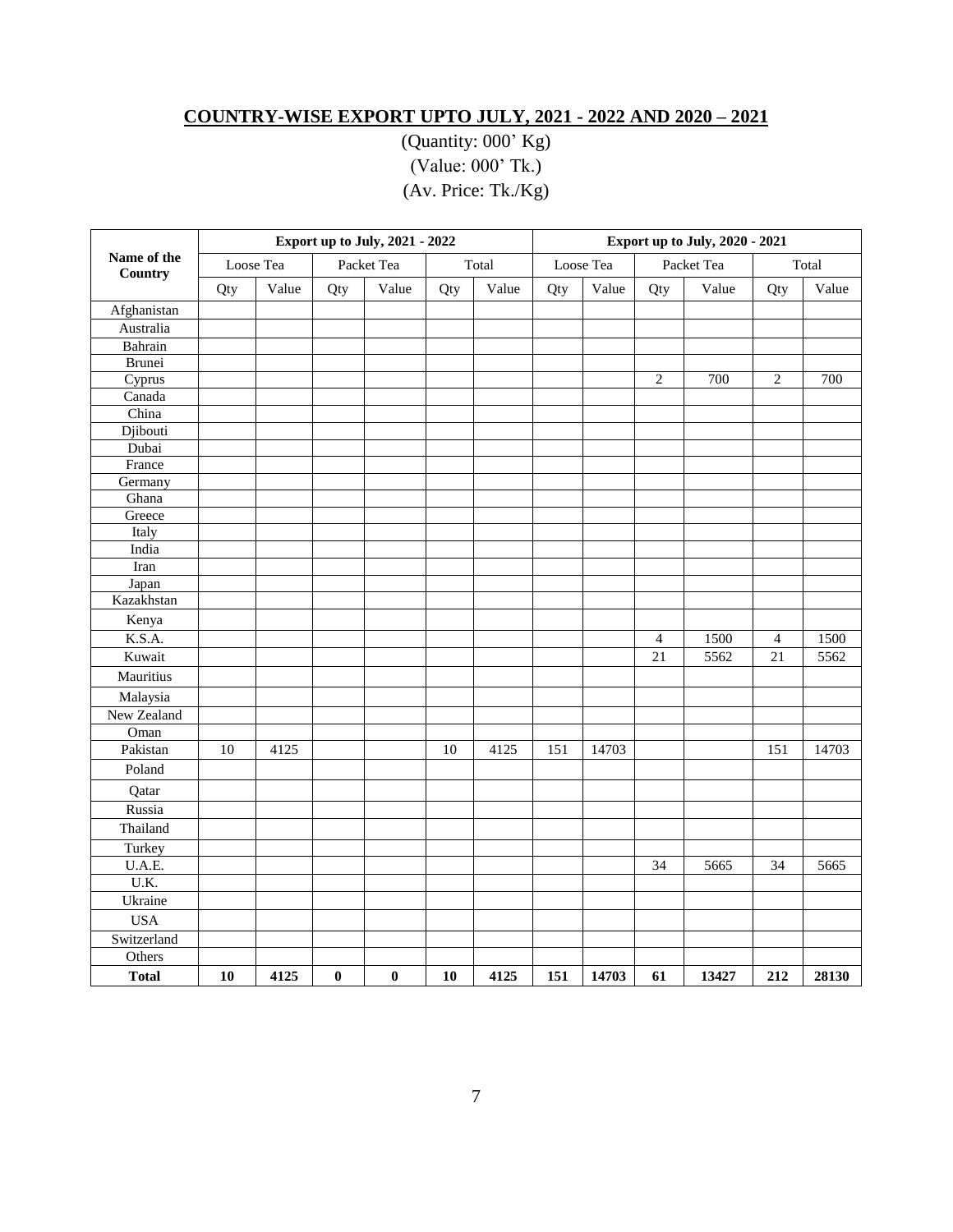#### **EXPORTERS & EXPORT**

## **DURING AND UPTO JULY, 2021 – 2022**

|                                      | <b>Export During the month July, 2021</b> |                         |                |                         |     |                         | Cumulative export up to the month |                         |     |                         |     |                         |
|--------------------------------------|-------------------------------------------|-------------------------|----------------|-------------------------|-----|-------------------------|-----------------------------------|-------------------------|-----|-------------------------|-----|-------------------------|
|                                      |                                           | Loose Tea               |                | Packet Tea              |     | Total                   |                                   | Loose Tea               |     | Packet Tea              |     | Total                   |
| Name of the Exporters                | Qty                                       | Value<br>(Tk.)<br>(FOB) | Qty            | Value<br>(Tk.)<br>(FOB) | Qty | Value<br>(Tk.)<br>(FOB) | Qty                               | Value<br>(Tk.)<br>(FOB) | Qty | Value<br>(Tk.)<br>(FOB) | Qty | Value<br>(Tk.)<br>(FOB) |
| $\mathbf{1}$                         | $\overline{2}$                            | 3                       | $\overline{4}$ | 5                       | 6   | $\tau$                  | 8                                 | 9                       | 10  | 11                      | 12  | 13                      |
| Abul Khair Consumer<br>Products Ltd. |                                           |                         |                |                         |     |                         |                                   |                         |     |                         |     |                         |
| A. Kabir Ltd                         |                                           |                         |                |                         |     |                         |                                   |                         |     |                         |     |                         |
| Azad Enterprise Ltd.                 |                                           |                         |                |                         |     |                         |                                   |                         |     |                         |     |                         |
| <b>Ahmad Trading</b>                 |                                           |                         |                |                         |     |                         |                                   |                         |     |                         |     |                         |
| The Consolidated Tea &<br>Lands Co.  | 10                                        | 4125                    |                |                         | 10  | 4125                    | 10                                | 4125                    |     |                         | 10  | 4125                    |
| Deundee Tea Co.Ltd                   |                                           |                         |                |                         |     |                         |                                   |                         |     |                         |     |                         |
| Duncan Brothers(BD) Ltd              |                                           |                         |                |                         |     |                         |                                   |                         |     |                         |     |                         |
| Elite International Ltd              |                                           |                         |                |                         |     |                         |                                   |                         |     |                         |     |                         |
| Haji Ahmed Brs.                      |                                           |                         |                |                         |     |                         |                                   |                         |     |                         |     |                         |
| H.R.C. Syndicate Ltd.                |                                           |                         |                |                         |     |                         |                                   |                         |     |                         |     |                         |
| James Finlay P.L.C.                  |                                           |                         |                |                         |     |                         |                                   |                         |     |                         |     |                         |
| M. M. Ispahani Ltd.                  |                                           |                         |                |                         |     |                         |                                   |                         |     |                         |     |                         |
| Monir Sha & Sons                     |                                           |                         |                |                         |     |                         |                                   |                         |     |                         |     |                         |
| Halda Velly Tea Co. Ltd              |                                           |                         |                |                         |     |                         |                                   |                         |     |                         |     |                         |
| Orion Tea Co. Ltd                    |                                           |                         |                |                         |     |                         |                                   |                         |     |                         |     |                         |
| Shaw Wallace (BD) Limited            |                                           |                         |                |                         |     |                         |                                   |                         |     |                         |     |                         |
| Unilever (BD) Ltd.                   |                                           |                         |                |                         |     |                         |                                   |                         |     |                         |     |                         |
| Kazi & Kazi T.E Ltd                  |                                           |                         |                |                         |     |                         |                                   |                         |     |                         |     |                         |
| Meghna Tea co. Ltd                   |                                           |                         |                |                         |     |                         |                                   |                         |     |                         |     |                         |
| TOTAL                                | 10                                        | 4125                    |                |                         | 10  | 4125                    | 10                                | 4125                    |     |                         | 10  | 4125                    |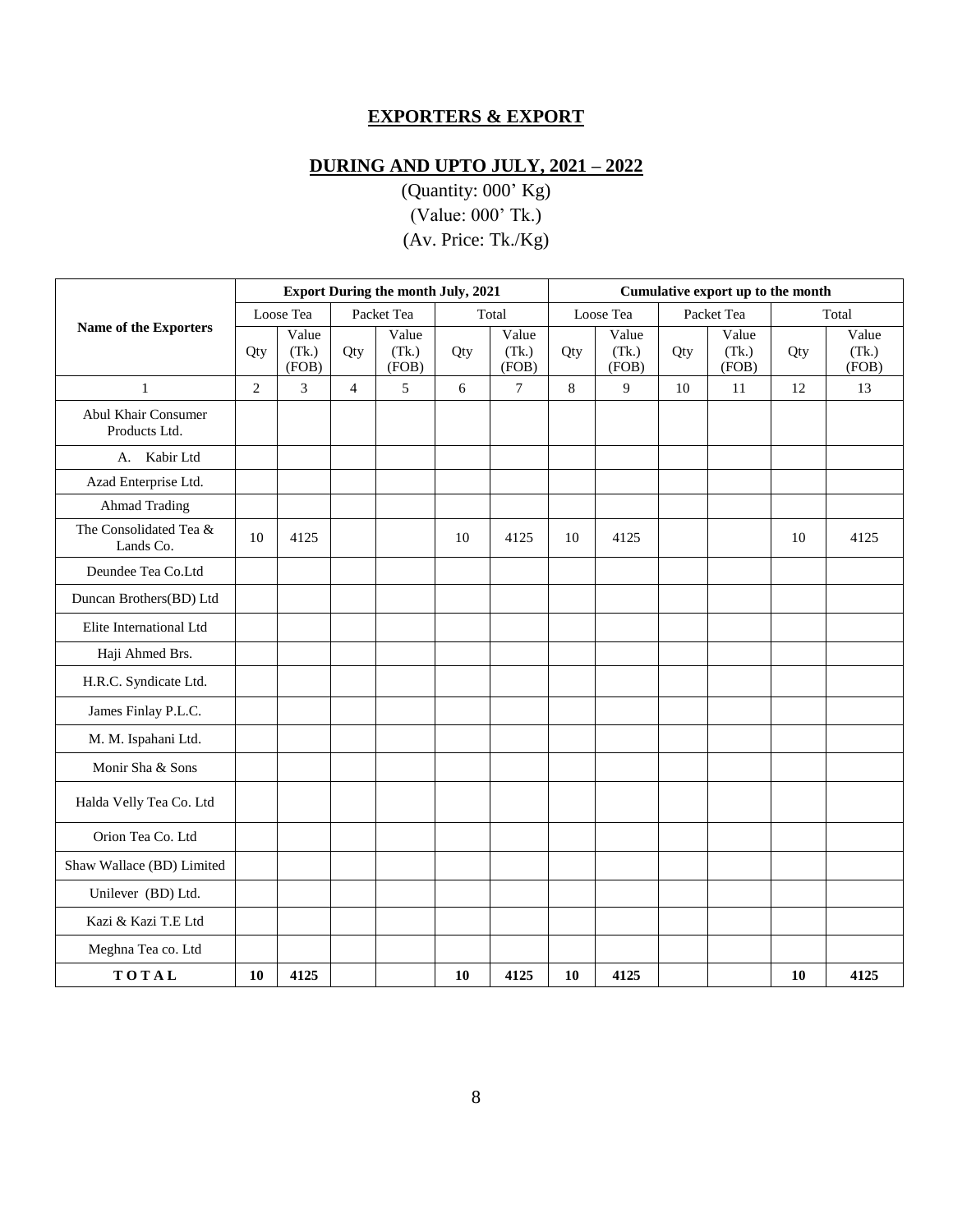#### **COUNTRY WISE EXPORT FOR 2021 - 2022 AND 2020 -2021**

|                        | Export for the year, 2021 - 2022 |       |            |          |       |       |           | Export for the year, 2020 - 2021 |                         |        |                         |        |  |
|------------------------|----------------------------------|-------|------------|----------|-------|-------|-----------|----------------------------------|-------------------------|--------|-------------------------|--------|--|
| Name of the<br>Country | Loose Tea                        |       | Packet Tea |          | Total |       | Loose Tea |                                  | Packet Tea              |        | Total                   |        |  |
|                        | Qty                              | Value | Qty        | Value    | Qty   | Value | Qty       | Value                            | Qty                     | Value  | Qty                     | Value  |  |
| Afghanistan            |                                  |       |            |          |       |       |           |                                  |                         |        |                         |        |  |
| Australia              |                                  |       |            |          |       |       |           |                                  |                         | 108    |                         | 108    |  |
| Bahrain                |                                  |       |            |          |       |       |           |                                  | $\mathbf{1}$            | 291    | $\,1\,$                 | 291    |  |
| Brunei                 |                                  |       |            |          |       |       |           |                                  | $\mathbf{1}$            | 588    | $\mathbf{1}$            | 588    |  |
| Cyprus                 |                                  |       |            |          |       |       |           |                                  | $\overline{\mathbf{4}}$ | 1544   | $\overline{\mathbf{4}}$ | 1544   |  |
| Canada                 |                                  |       |            |          |       |       |           |                                  | $\overline{c}$          | 735    | $\overline{c}$          | 735    |  |
| China                  |                                  |       |            |          |       |       | 4         | 1034                             |                         |        | $\overline{4}$          | 1034   |  |
| Djibouti               |                                  |       |            |          |       |       |           |                                  |                         |        |                         |        |  |
| Dubai                  |                                  |       |            |          |       |       |           |                                  |                         |        |                         |        |  |
| France                 |                                  |       |            |          |       |       |           |                                  | $\mathbf{1}$            | 490    | $\mathbf{1}$            | 490    |  |
| Germany                |                                  |       |            |          |       |       |           |                                  |                         |        |                         |        |  |
| Ghana                  |                                  |       |            |          |       |       |           |                                  |                         |        |                         |        |  |
| Greece                 |                                  |       |            |          |       |       |           |                                  | 8                       | 2681   | 8                       | 2681   |  |
| Italy                  |                                  |       |            |          |       |       |           |                                  | $\overline{3}$          | 1106   | $\overline{3}$          | 1106   |  |
| India                  |                                  |       |            |          |       |       |           |                                  |                         | 8      |                         | 8      |  |
| Iran                   |                                  |       |            |          |       |       |           |                                  |                         |        |                         |        |  |
| Japan                  |                                  |       |            |          |       |       | 1         | 363                              | $\overline{c}$          | 500    | 3                       | 863    |  |
| Kazakhstan             |                                  |       |            |          |       |       |           |                                  |                         |        |                         |        |  |
| Kenya                  |                                  |       |            |          |       |       |           |                                  |                         |        |                         |        |  |
| K.S.A.                 |                                  |       |            |          |       |       |           |                                  | 17                      | 6102   | 17                      | 6102   |  |
| Kuwait                 |                                  |       |            |          |       |       |           |                                  | 44                      | 11877  | 44                      | 11877  |  |
| Mauritius              |                                  |       |            |          |       |       |           |                                  | $\mathbf{1}$            | 433    | $\mathbf{1}$            | 433    |  |
| Malaysia               |                                  |       |            |          |       |       |           |                                  | $\overline{c}$          | 787    | $\overline{c}$          | 787    |  |
| New Zealand            |                                  |       |            |          |       |       |           |                                  |                         |        |                         |        |  |
| Oman                   |                                  |       |            |          |       |       |           |                                  |                         |        |                         |        |  |
| Pakistan               | 10                               | 4125  |            |          | 10    | 4125  | 513       | 88075                            |                         |        | 513                     | 88075  |  |
| Poland                 |                                  |       |            |          |       |       |           |                                  |                         |        |                         |        |  |
| Qatar                  |                                  |       |            |          |       |       |           |                                  | $\mathbf{1}$            | 119    | $\mathbf{1}$            | 119    |  |
| Russia                 |                                  |       |            |          |       |       |           |                                  |                         |        |                         |        |  |
| Thailand               |                                  |       |            |          |       |       |           |                                  |                         |        |                         |        |  |
| Turkey                 |                                  |       |            |          |       |       |           |                                  |                         |        |                         |        |  |
| U.A.E.                 |                                  |       |            |          |       |       |           |                                  | 552                     | 104579 | 552                     | 104579 |  |
| $\overline{U.K.}$      |                                  |       |            |          |       |       |           |                                  |                         |        |                         |        |  |
| Ukraine                |                                  |       |            |          |       |       |           |                                  |                         |        |                         |        |  |
| <b>USA</b>             |                                  |       |            |          |       |       |           |                                  | 85                      | 34300  | 85                      | 34300  |  |
| Switzerland            |                                  |       |            |          |       |       |           |                                  | $\mathbf{1}$            | 416    | $\mathbf{1}$            | 416    |  |
| Others                 |                                  |       |            |          |       |       |           |                                  |                         |        |                         |        |  |
| <b>Total</b>           | 10                               | 4125  | $\bf{0}$   | $\bf{0}$ | 10    | 4125  | 518       | 89472                            | 725                     | 166664 | 1243                    | 256136 |  |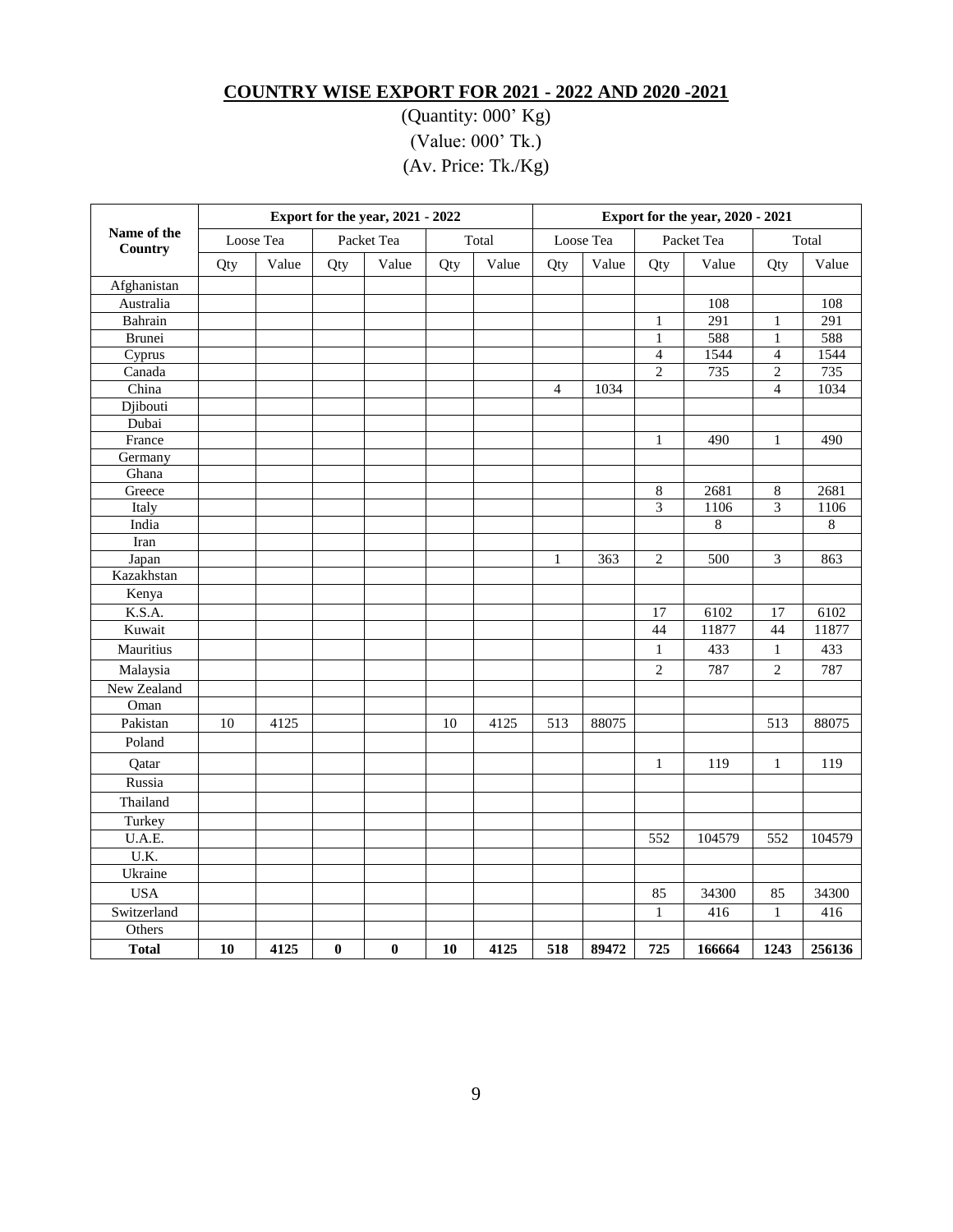# **EXPORTERS & EXPORT FOR 2021 - 2022 AND 2020 -2021**

|                                      | Export for the year, 2021 - 2022 |                         |                |                         |       |                         |                | Export for the year, 2020 - 2021 |            |                         |                |                         |  |
|--------------------------------------|----------------------------------|-------------------------|----------------|-------------------------|-------|-------------------------|----------------|----------------------------------|------------|-------------------------|----------------|-------------------------|--|
|                                      | Loose Tea                        |                         | Packet Tea     |                         | Total |                         | Loose Tea      |                                  | Packet Tea |                         | Total          |                         |  |
| Name of the Exporters                | Qty                              | Value<br>(Tk.)<br>(FOB) | Qty            | Value<br>(Tk.)<br>(FOB) | Qty   | Value<br>(Tk.)<br>(FOB) | Qty            | Value<br>(Tk.)<br>(FOB)          | Qty        | Value<br>(Tk.)<br>(FOB) | Qty            | Value<br>(Tk.)<br>(FOB) |  |
| $\mathbf{1}$                         | $\overline{2}$                   | 3                       | $\overline{4}$ | 5                       | 6     | $\overline{7}$          | 8              | 9                                | 10         | 11                      | 12             | 13                      |  |
| Abul Khair Consumer<br>Products Ltd. |                                  |                         |                |                         |       |                         |                |                                  | 540        | 94574                   | 540            | 94574                   |  |
| Kabir Ltd<br>A.                      |                                  |                         |                |                         |       |                         |                |                                  |            |                         |                |                         |  |
| Azad Enterprise Ltd.                 |                                  |                         |                |                         |       |                         |                |                                  |            |                         |                |                         |  |
| <b>Ahmad Trading</b>                 |                                  |                         |                |                         |       |                         |                |                                  |            |                         |                |                         |  |
| The Consolidated Tea &<br>Lands Co.  | 10                               | 4125                    |                |                         | 10    | 4125                    | 488            | 85544                            |            |                         | 488            | 85544                   |  |
| Deundee Tea Co.Ltd                   |                                  |                         |                |                         |       |                         |                |                                  |            |                         |                |                         |  |
| Duncan Brothers(BD) Ltd              |                                  |                         |                |                         |       |                         |                |                                  |            |                         |                |                         |  |
| Elite International Ltd              |                                  |                         |                |                         |       |                         |                |                                  |            |                         |                |                         |  |
| Haji Ahmed Brs.                      |                                  |                         |                |                         |       |                         |                |                                  |            |                         |                |                         |  |
| H.R.C. Syndicate Ltd.                |                                  |                         |                |                         |       |                         |                |                                  |            |                         |                |                         |  |
| James Finlay P.L.C.                  |                                  |                         |                |                         |       |                         |                |                                  |            |                         |                |                         |  |
| M. M. Ispahani Ltd.                  |                                  |                         |                |                         |       |                         |                |                                  | 16         | 3292                    | 16             | 3292                    |  |
| Monir Sha & Sons                     |                                  |                         |                |                         |       |                         |                |                                  |            |                         |                |                         |  |
| Halda Velly Tea Co. Ltd              |                                  |                         |                |                         |       |                         |                |                                  |            |                         |                |                         |  |
| Orion Tea Co. Ltd                    |                                  |                         |                |                         |       |                         |                |                                  | 98         | 37282                   | 98             | 37282                   |  |
| Shaw Wallace (BD) Limited            |                                  |                         |                |                         |       |                         |                |                                  |            |                         |                |                         |  |
| Unilever (BD) Ltd.                   |                                  |                         |                |                         |       |                         |                |                                  |            |                         |                |                         |  |
| Kazi & Kazi T.E Ltd                  |                                  |                         |                |                         |       |                         | $\mathbf{1}$   | 363                              | 71         | 31508                   | 72             | 31871                   |  |
| Meghna Tea co. Ltd                   |                                  |                         |                |                         |       |                         | 25             | 2531                             |            |                         | 25             | 2531                    |  |
| M M Tea Estate Ltd.                  |                                  |                         |                |                         |       |                         | $\overline{4}$ | 1034                             |            |                         | $\overline{4}$ | 1034                    |  |
| Tetly (ACI) BD. Ltd.                 |                                  |                         |                |                         |       |                         |                |                                  |            | 8                       |                | 8                       |  |
| TOTAL                                | 10                               | 4125                    |                |                         | 10    | 4125                    | 518            | 89472                            | 725        | 166664                  | 1243           | 256136                  |  |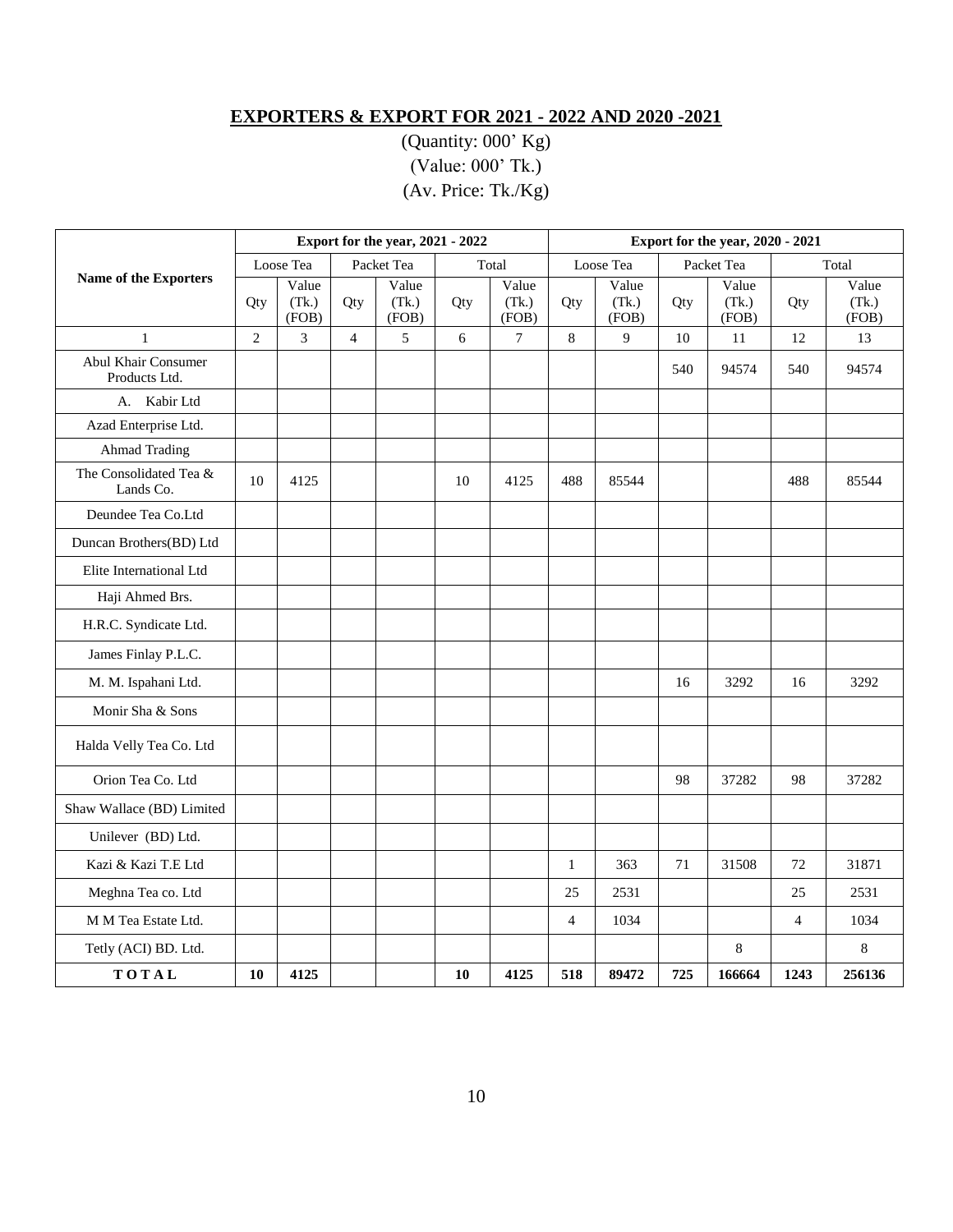# **ANNUAL EXPORT**

(Quantity: 000' Kg) (Value: 000' Tk.) (Av. Price: Tk./Kg)

|                                                         |             | <b>LOOSE TEA</b>                          |                                                 | <b>TOTAL</b><br><b>VALUE ADDED TEA</b> |                                          |                                                               |             |                                          |                                          |  |  |
|---------------------------------------------------------|-------------|-------------------------------------------|-------------------------------------------------|----------------------------------------|------------------------------------------|---------------------------------------------------------------|-------------|------------------------------------------|------------------------------------------|--|--|
| <b>Financial</b><br>Year<br>$(\mathbf{July} -$<br>June) | <b>QNTY</b> | AV.<br><b>PRICE</b><br>PER KG.<br>(US \$) | <b>VALUE (IN</b><br><b>THOUSAND)</b><br>$(US \$ | <b>QNTY</b>                            | AV.<br><b>PRICE</b><br>PER KG<br>$(US \$ | <b>VALUE (IN</b><br><b>THOUSAN) (US</b><br>$\boldsymbol{\$})$ | <b>QNTY</b> | AV.<br><b>PRICE</b><br>PER KG<br>(US \$) | <b>VALUE (IN</b><br>THOUSAND)<br>(US \$) |  |  |
| $2001 - 02$                                             | 13,150      | 1.17                                      | 15,402                                          | 652                                    | 1.63                                     | 1.066                                                         | 13,802      | 1.19                                     | 16,468                                   |  |  |
| $2002 - 03$                                             | 11,193      | 1.19                                      | 13,270                                          | 973                                    | 1.84                                     | 1,792                                                         | 12,166      | 1.24                                     | 15,062                                   |  |  |
| $2003 - 04$                                             | 12,023      | 1.2                                       | 14,471                                          | 437                                    | 2.22                                     | 968                                                           | 12,460      | 1.24                                     | 15,439                                   |  |  |
| $2004 - 05$                                             | 12,019      | 1.24                                      | 14,844                                          | 337                                    | 2.15                                     | 725                                                           | 12,356      | 1.26                                     | 15,569                                   |  |  |
| $2005 - 06$                                             | 8,637       | 1.25                                      | 10,827                                          | 385                                    | 2.13                                     | 822                                                           | 9,022       | 1.29                                     | 11,649                                   |  |  |
| $2006 - 07$                                             | 4,350       | 1.18                                      | 5,115                                           | 478                                    | 2.3                                      | 1,101                                                         | 4,828       | 1.29                                     | 6,216                                    |  |  |
| $2007 - 08$                                             | 10,299      | 1.3                                       | 13,350                                          | 499                                    | 2.37                                     | 1,183                                                         | 10,798      | 1.35                                     | 14,533                                   |  |  |
| $2008 - 09$                                             | 5,822       | 1.87                                      | 10.871                                          | 329                                    | 2.59                                     | 852                                                           | 6,151       | 1.91                                     | 11,723                                   |  |  |
| $2009 - 10$                                             | 1,777       | 2.18                                      | 3,879                                           | 300                                    | 3.02                                     | 906                                                           | 2,077       | 2.30                                     | 4,785                                    |  |  |
| $2010 - 11$                                             | 963         | 1.88                                      | 1,827                                           | 197                                    | 3.77                                     | 742                                                           | 1,160       | 2.21                                     | 2,569                                    |  |  |
| $2011 - 12$                                             | 1,495       | 1.61                                      | 2,414                                           | 116                                    | 3.44                                     | 399                                                           | 1,611       | 1.75                                     | 2,813                                    |  |  |
| $2012 - 13$                                             | 620         | 2.24                                      | 1,388                                           | 232                                    | 2.84                                     | 658                                                           | 852         | 2.40                                     | 2,046                                    |  |  |
| $2013 - 14$                                             | 1,542       | 1.37                                      | 2,113                                           | 224                                    | 3.37                                     | 754                                                           | 1,766       | 1.62                                     | 2,867                                    |  |  |
| $2014 - 15$                                             | 1,334       | 1.41                                      | 1,892                                           | 79                                     | 3.33                                     | 263                                                           | 1,413       | 1.53                                     | 2,155                                    |  |  |
| $2015 - 16$                                             | 38          | 3.71                                      | 141                                             | 438                                    | 3.24                                     | 1419                                                          | 476         | 3.28                                     | 1560                                     |  |  |
| $2016 - 17$                                             | 2164        | 1.70                                      | 3688                                            | 156                                    | 3.21                                     | 501                                                           | 2,320       | 1.81                                     | 4189                                     |  |  |
| $2017 - 18$                                             | 279         | 2.11                                      | 589                                             | 501                                    | 3.38                                     | 1691                                                          | 780         | 2.92                                     | 2280                                     |  |  |
| $2018 - 19$                                             | $00\,$      | $00\,$                                    | $00\,$                                          | 636                                    | 3.87                                     | 2461                                                          | 636         | 3.87                                     | 2461                                     |  |  |
| $2019 - 20$                                             | 266         | 1.22                                      | 325                                             | 870                                    | 2.90                                     | 2790                                                          | 1665        | 2.20                                     | 3662                                     |  |  |
| $2020 - 21$                                             | 518         | 2.04                                      | 1056                                            | 725                                    | 2.71                                     | 1967                                                          | 1243        | 2.43                                     | 3023                                     |  |  |
| $2021 - 22$                                             | 10          | 4.90                                      | 49                                              | $\mathbf{0}$                           | $\mathbf{0}$                             | $\boldsymbol{0}$                                              | 10          | 4.90                                     | 49                                       |  |  |

\*Figure: Up to July, 2021